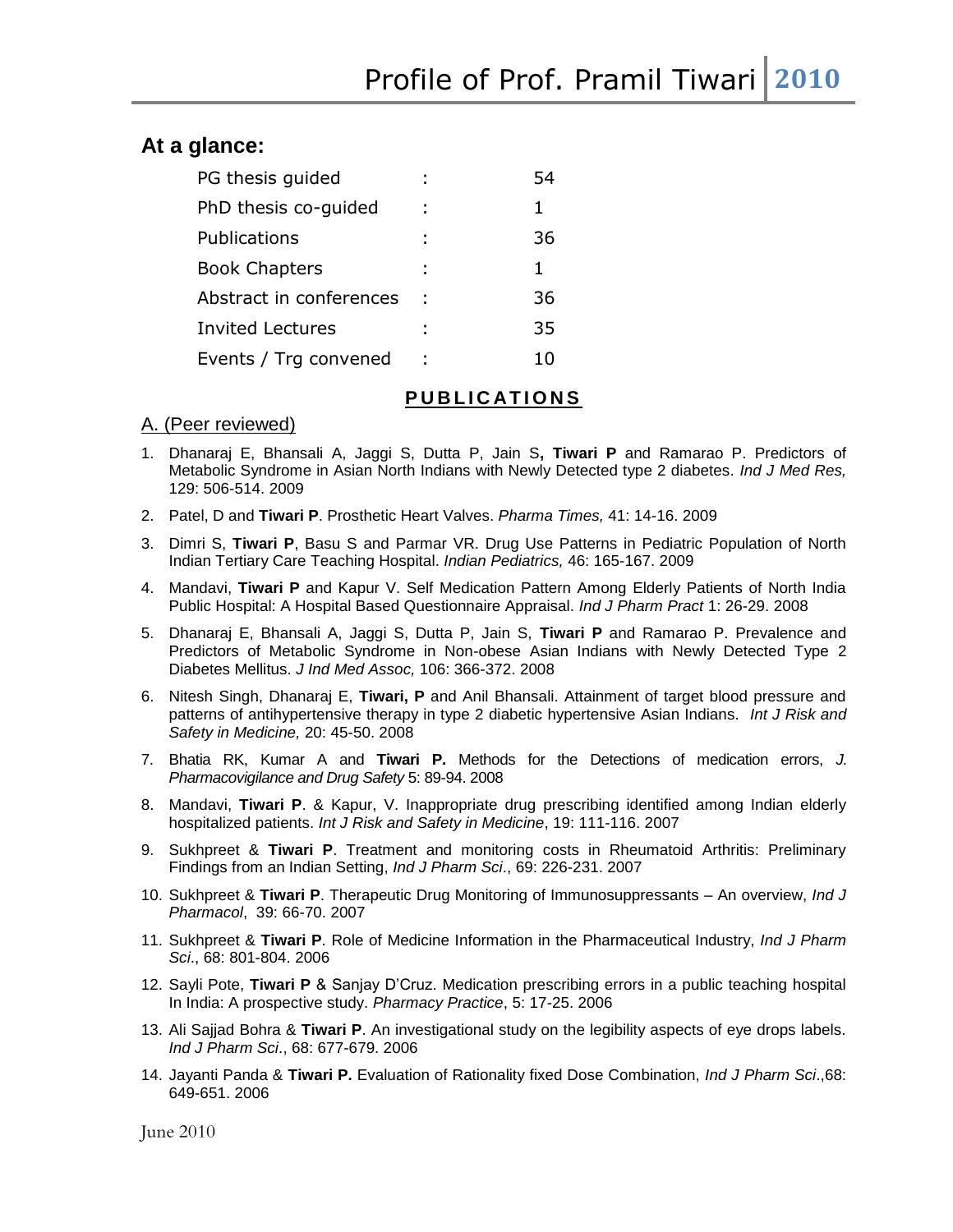- 15. Mandavi and **Tiwari P**. Profile of Pharmacotherapy in Elderly Indian Patients: Preliminary Findings. *Int J Risk and Safety in Medicine* 18: 151-157. 2006
- 16. **Pramil Tiwari** & Sukhpreet. An investigational study of pharmaceutical care issues in individual patients in a hospital setting. *Int J Risk and Safety in Medicine.* 18: 99-105. 2006
- 17. Rajshree and **Tiwari P**. Role of Medicine Information in promoting rational drug use. *PharmaTimes, 38:* 7. 2006
- 18. Sukhpreet and **Tiwari P**. Patient Compliance Role of the Pharmacist, *Ind. J. Hosp. Pharm*. 40: 148-153. 2003
- 19. **Tiwari P**. Medication Errors and the Pharmacist, *Ind. J. Hosp. Pharm*. 39,171-73. 2002
- 20. Juma, H, Battah, A, Salim, M and **Tiwari P**. Arsenic and Cadmium levels in imported fresh and frozen fish in Jordan. *Bulletin of Environmental Contamination and Toxicology,* 68: 132-137. 2002
- 21. **Tiwari P**, Ramarao, P and Ghosal S. Effects of Shilajit on the development of tolerance to morphine in mice. *Phytotherapy Research* 15: 1-3. 2001
- 22. **Tiwari P**, and Ramarao, P. Role of alpha-adrenergic mechanisms in kappa-opioid mediated urinary output in rats. *Biogenic Amines,* 15: 449-464. 1999
- 23. Padma, MV, Jain, S, Maheshwari, MC, Misra, S, Karak, B, Singh, AK, Meena, AK, Katiyar, CK, **Tiwari P**. Efficacy and tolerability of oral sumatriptan in Indian patients with acute migraine: a multicentre study. *Neurology India,* 46: 105-108. 1998
- 24. Katiyar, CK, Brindavanam, NB, **Tiwari P** and Narayana DBA. "Spices The Traditional Wealth for Health". Invited Lecture - World Spice Congress, Cochin, India. 1995
- 25. Patel, BG, **Tiwari P**, Shah, NS, and Parmar, NS. Tricyclic antidepressants Gallamine interaction in rabbits. *Indian Drugs*, 28: 353-356. 1991
- 26. Mishra, B, Pandit, JK and **Tiwari P**. Multiple Emulsions. *The Eastern Pharmacist*, 31, 77-86. 1988
- 27. Vemuri, NM, Mishra, B and **Tiwari P**. Drug Targeting An Overview. T*he Eastern Pharmacist*, 31: 29-33. 1988

#### **B. (Non-peer reviewed)**

- 1) Gujar A and **Tiwari P**. Antimicrobial drug use in hospitalized children, Current Research and Information on Pharmaceutical Sciences 9: 6-10. 2008.
- 2) Rajbharan Yadav, **Tiwari P**, Dhanaraj E. Risk Factors and Complications of type 2 diabetes in Asians, Current Research and Information on Pharmaceutical Sciences 9: 28-32. 2008.
- 3) Jayanti P and **Tiwari P**. Need for a common criterion towards rational FDCs. *Chronicle Pharmabiz*, July 13, 2005
- 4) Sinha VR, Trehan A, & **Tiwari P**. Non-invasive DDS: Untapped potential. *Express Pharmapulse (Technology Trendz)*, 11(29). 8, 2005
- 5) Trehan A, Sinha VR & **Tiwari P**. Needle free injection technology. *Express Pharmapulse (Technology Trendz)*, 11(28). 18, 2005
- 6) Singh P and **Tiwari P**. Drug Utilization studies: The need to adopt a common protocol. *Express Pharmapulse (Edit.)*, 11(13), 10 & 18, 2005
- 7) Sukhpreet & **Tiwari P**. Health informatics a career with an edge. *Express Pharmapulse*, 11(3), 19 & 22, 2004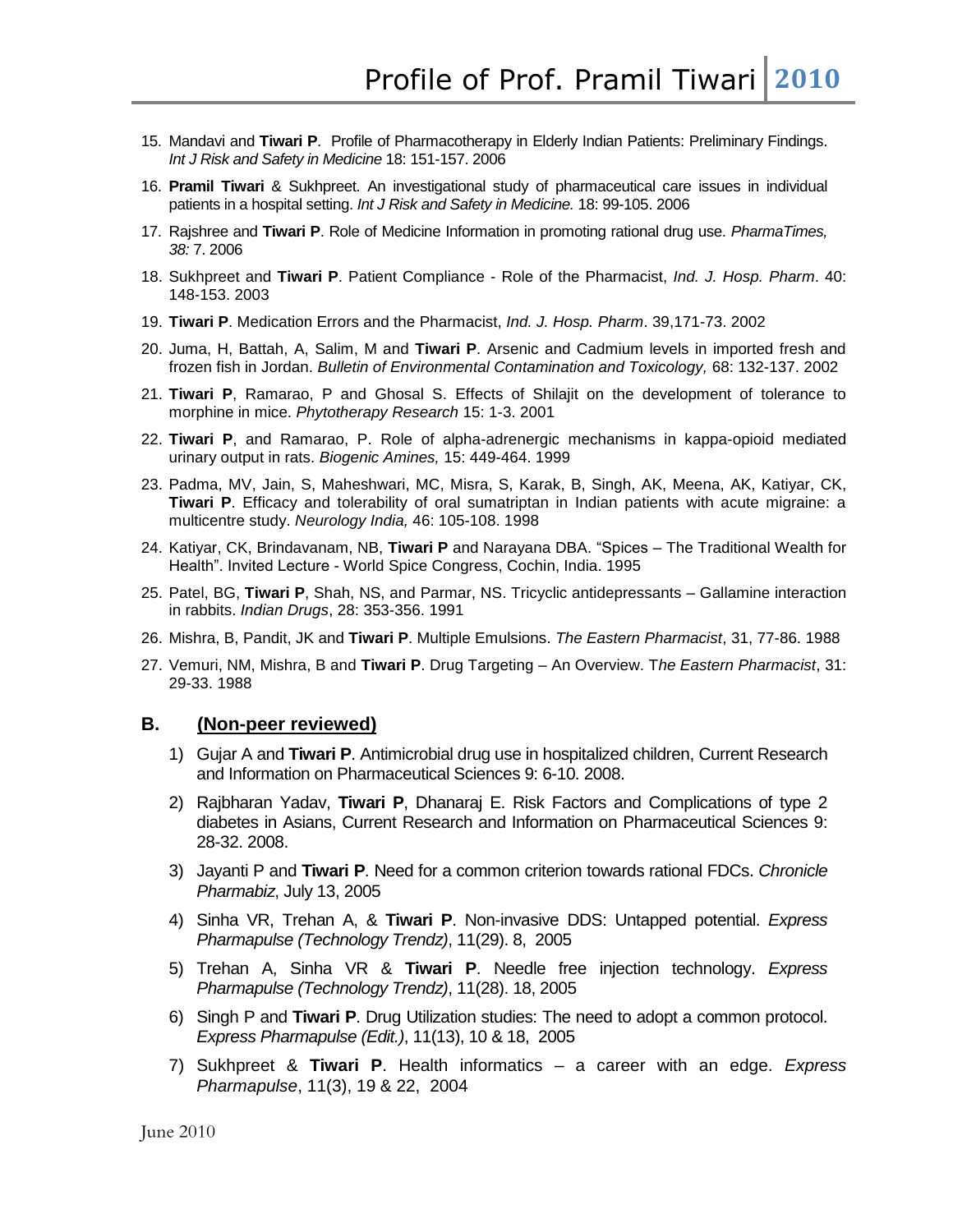Profile of Prof. Pramil Tiwari 2010

- 8) Ali Sajjad Bohra & **Tiwari P**. CPOE: An Emerging Tool in Prescribing. *Chronicle Pharmabiz (Special Issue on 56th IPC)*, 10 & 90, 2004
- 9) **Tiwari P**., Rational Use of Drugs: Role of Pharmacists, *Express Pharmapulse (Speical Issue on 55th IPC)*, 2003

### **Book Chapter(s)**

Katiyar CK, Brindavanam, NB, Tiwari P and Narayana, DBA: Immunomodulator products from Ayurveda: Current status and future perspectives. In Immunomodulation, edited by SN Upadhyay, ISBN: 81-7319-241-3, Narosa Publishing House, New Delhi, 1999.

#### **Abstract Presentation(s)**

**\* indicates International Meeting**

- 1. \***Tiwari P**, Gandhi A, Malhotra S. Patterns of antimicrobial drug use in Indian intensive care unit settings. 4<sup>th</sup> Asia-Pacific Conference of ISPOR, Phuket, Thailand, Sept 2010, Abstract no-27763
- 2. \*Singh Himmat, Gupta G, **Tiwari P**. Clinical Effectiveness of the Seasonal Influenza Vaccine in Healthy Indian Children. 4<sup>th</sup> Asia-Pacific Conference of ISPOR, Phuket, Thailand, Sept 2010, Abstract no-27564
- 3. \*Gor DM, **Tiwari P** and Malhotra S. One-year clinical and economic outcomes evaluation of PTCA with stenting. Poster accepted at 15<sup>th</sup> Annual meeting of International Society for Pharmacoeconomics and Outcome Research (ISPOR), Atlanta, USA. May 2010. Abstract no-26659
- 4. \*Chawla S, Dhanaraj E, **Tiwari P** and Thami G. Medication usage behavior assessment amongst outpatients visiting public teaching hospital. Poster accepted at 15<sup>th</sup> Annual meeting of ISPOR, Atlanta, USA. May 2010. Abstract no. 26293
- 5. \*Mohanty Maitreyee, Malhotra Sonu, **Tiwari Pramil**. Prevalence and Predictors of Inappropriate Prescribing Among Elderly Inpatients in India, Southern Gerontological Conference, Richmond, USA, 9th April, 2010
- 6. Mandavi, D"Cruz S , Sachdev A and **Tiwari P**. Prescribing pattern of gastrointestinal agents in elderly inpatients. Poster Presented at 2<sup>nd</sup> Biennial Conference of Gastrointestinal Infection Society of India" GISICON. Chandigarh. March 2010
- 7. Bagani S, Singh H, Chawla S and **Tiwari P**. Drug interactions: An issue to address is the patient ward of a not-for-profit tertiary care hospital. Poster Presented at the 61<sup>st</sup> IPC held at Ahmedabad, Dec. 2009
- 8. Singh S, Malhotra S and **Tiwari P**. Outcome assessment in low and high risk PTCA patients. Poster accepted at 12<sup>th</sup>Annual European Cong of ISPOR, Paris, France. Oct 2009. Abstract no-25129
- 9. \*Gupta AS, Gupta G, **Tiwari P.** Drug utilization review with special reference to Antimicrobial drugs in an outpatient pediatrics setting. 14th annual meeting of International Society for Pharmacoeconomics and Outcome Research (ISPOR) Orlando, USA. May 2009. Abstract no-21410
- 10. \*Mandavi, Padmavathi R, Rohit Mangu, **Tiwari Pramil** and Kapur Vinay. Pharmacotherapy in Indian Elderly: Impact of Appropriate Information. Poster accepted at  $69<sup>th</sup>$  International Congress of FIP, Istanbul, Turkey, 2009.
- 11. **\*Tiwari Pramil**, Pote Sayali and Sanjay D'Cruz. Drug interactions are most common medication errors results from inpatients in an Indian public teaching hospital. Poster Presented at the 68<sup>th</sup> International Congress of FIP, Basel, Switzerland. Aug-Sep, 2008.
- 12. Mandavi, **Tiwari Pramil** and Kapur Vinay. Gastro-Intestinal Disorder: Most common reason for selfmedication by elderly inpatients. Poster Presented at the 60<sup>th</sup> IPC, Delhi, Dec. 2008
- 13. **Tiwari Pramil**, Mandavi and Kapur Vinay. Prevalence of Drug Interactions in North Indian Elderly Inpatients. Poster Presented at the 60<sup>th</sup> IPC, Delhi, Dec. 2008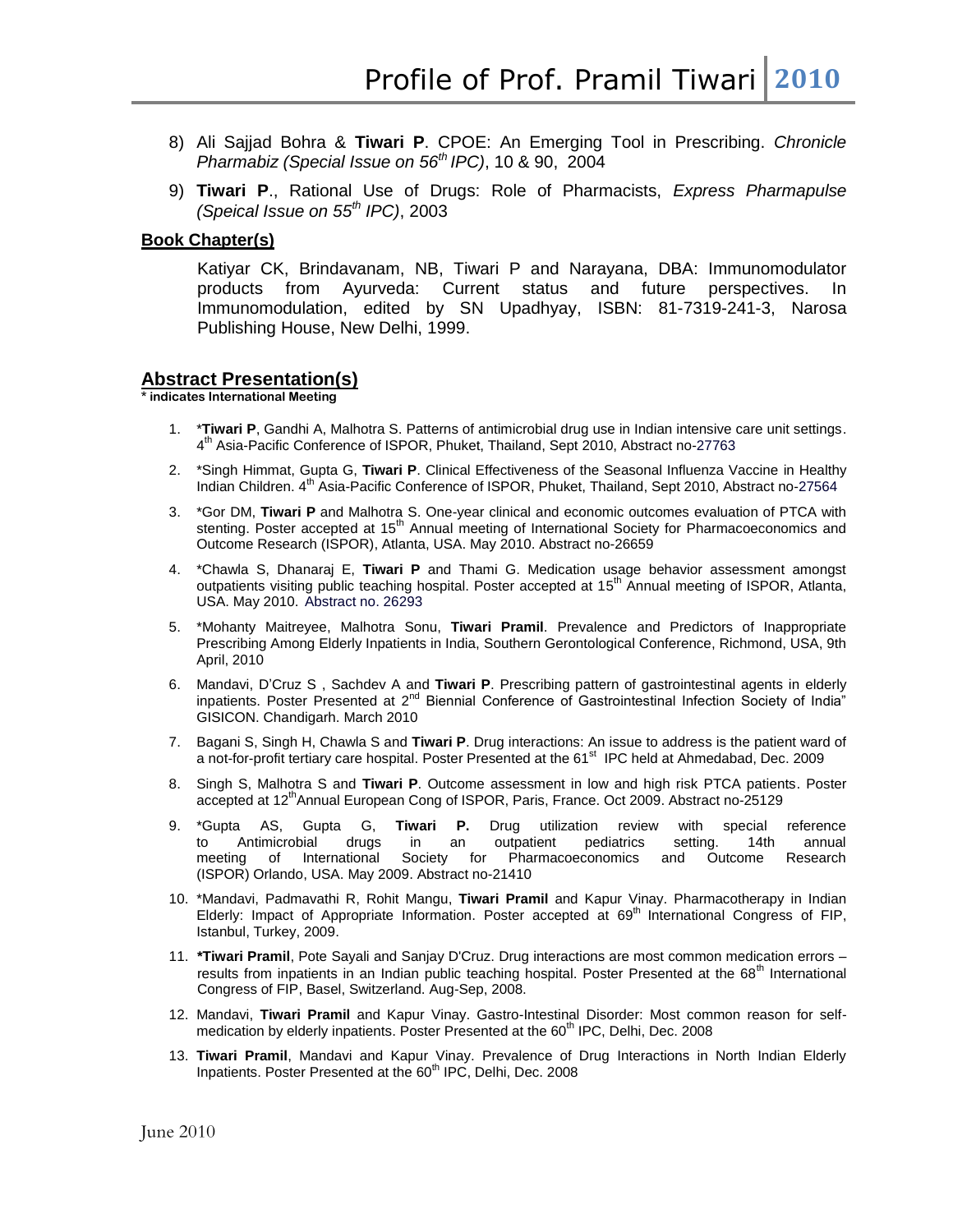- 14. \*Mandavi, **Tiwari Pramil** and Kapur Vinay. Early results of expenditure on pharmacotherapy in Indian Elderly inpatients.  $67^{\text{th}}$  International Congress of FIP, Beijing, China, Aug-Sep 2007. (Poster; Accepted).
- 15. **Tiwari P,** Rane Y, D"Cruz S & Pote S. Prevalence of medication errors in an Indian public teaching hospital. 67<sup>th</sup> International Congress of FIP in Beijing, China, Aug-Sep 2007. (Oral; Accepted).
- 16. **\*Tiwari P,** Singh P and Sandeep Chauhan. Pattern of Use of Essential Medicines in an outpatient setting - Early Indian Results. Commonwealth Pharmaceutical Association- Malaysian Pharmaceutical Society Scientific Conference 2007 (CPA-MPS Conf 2007), Kuala Lumpur, Malaysia. Aug 2007. (Oral presentation: Accepted).
- 17. Mandavi, **Tiwari Pramil** and Kapur Vinay. Reasons for Non compliance to Drug Therapy among Elderly Patients. 58<sup>th</sup> IPC, Mumbai, Dec 2006 (Poster presented).
- 18. Bhanderi Mayank, Ubhadiya Bhavesh, Dimri Seema and **Tiwari Pramil.** India leads among South East Asian countries in Clinical Research Activity. Poster presented at the 5<sup>th</sup> Annual Conference of Society for Pharmacovigilance (India), Bangalore, Nov 2006
- 19. **\*Tiwari Pramil,** Dhagle PN and Sukhpreet: Evaluation of Information on Pharmaceutical Package Inserts. 66<sup>th</sup> International Congress of FIP in Salvador Bahia, Brazil, Aug 2006. (Poster; Accepted).
- 20. \*Sukhpreet, Joshi Swagatika and **Tiwari P**. Assessment of literacy of school-leaving children on diabetes. 66<sup>th</sup> International Congress of FIP, Salvador Bahia, Brazil, Aug 2006. (Poster; Accepted).
- 21. Sukhpreet, Singh Parvinder, Dhagle Pralhad and **Tiwari P**. Prescription-Based Drug Utilization Study at various wards in Hospital Setting. IPA-CPD Convention, Pune, Feb, 2006 (Poster).
- 22. Mandavi, Rajshree and **Tiwari P**: Prescribing in Better in Public Hospital: Evidence from Drug Utilization Study. IPA-CPD Convention, Pune, Feb, 2006 (Poster).
- 23. Ethiraj Dhanaraj, Anil Bhansali, Pramil Tiwari, Poduri Ramarao. Modulations of C Reactive Protein (CRP) by Reactive Oxygen Species in Type 2DM Patients. Indo-Italian conference on antioxidants, New Delhi. Jan, 2006.
- 24. Sunil Pawar, Yogesh and **Tiwari P.** Prevalence of medication errors in the pediatric setting of a teaching hospital. 57<sup>th</sup> IPC Hyderabad, Dec 2005 (Poster).
- 25. Rajshree, Mandavi, **Tiwari P**. A retrospective study on the prescribing pattern of antibiotics in a tertiary care teaching hospital. Oral Presentation at the 57th IPC, Hyderabad, Dec 2005 (Oral).
- 26. Pal Arindam, Pant Pankaj, **Tiwari P.** Estimation of Economic Burden of Diabetes and Hypertension. 57th IPC, Hyderabad, Dec 2005 (Oral).
- 27. Sukhpreet, Tiwari P. Treatment costs in rheumatoid arthritis: preliminary results. 3<sup>rd</sup> North Zone conf. of the Ind. Pharmacol. Soc., New Delhi, Apr 2005 (Oral).
- 28. Joshi S, Padmavathi R, **Tiwari P.** Medication errors and drug-drug interactions in a hospital setting. Oral Presentation at the 3<sup>rd</sup> North zone conf. of the Ind. Pharmacol. Soc., New Delhi, Apr 2005 (Oral).
- 29. Panda J, Sajjad A, **Tiwari P**. Prescribing in surgical setting complies with the standard treatment guidelines. Oral Presentation at the 3<sup>rd</sup> North zone conf. of the Ind. Pharmacol. Soc., New Delhi, Apr 2005 (Oral).
- 30. Ali Sajjad Bohra, Dhagle Prahlad, **Tiwari P**. Automation in signal generation. 4th Conference of the Society of Pharmacovigilance (India) SOPI, Bareilly, Jan 2005 (Oral).
- 31. Dhagle Prahlad, Ali Sajjad Bohra, **Tiwari P**. Problem of counterfeit drugs in India, 4th Annual Conf. of Society of Pharmacovigilance (India) SOPI, Bareilly, Jan 2005 (Poster).
- 32. Joshi H, Panda J, **Tiwari P**. A study on the incidence of medication errors in the medicine ward of a public teaching hospital in Chandigarh. 56<sup>th</sup> IPC, Kolkata, Dec 2004 (Oral).
- 33. **Tiwari P**. Policy planning for the emerging need of pharmacy practice educators in India. 56th IPC Kolkata , Dec 2004 (Poster).
- 34. Pawar SB, **Tiwari P**, Agarwal V. Medication- prescribing errors in a public teaching hospital in Chandigarh. Oral Presentation at the 55<sup>th</sup> Ind. Pharm. Cong., Chennai, Dec 2003 (Oral).
- 35. Sukhpreet, **Tiwari P**, Agarwal V. A pharmacoeconomic analysis of rheumatoid arthritis in a public hospital setting. Oral Presentation at the 55<sup>th</sup> Ind. Pharm. Cong., Chennai, Dec 2003 (Oral).

June 2010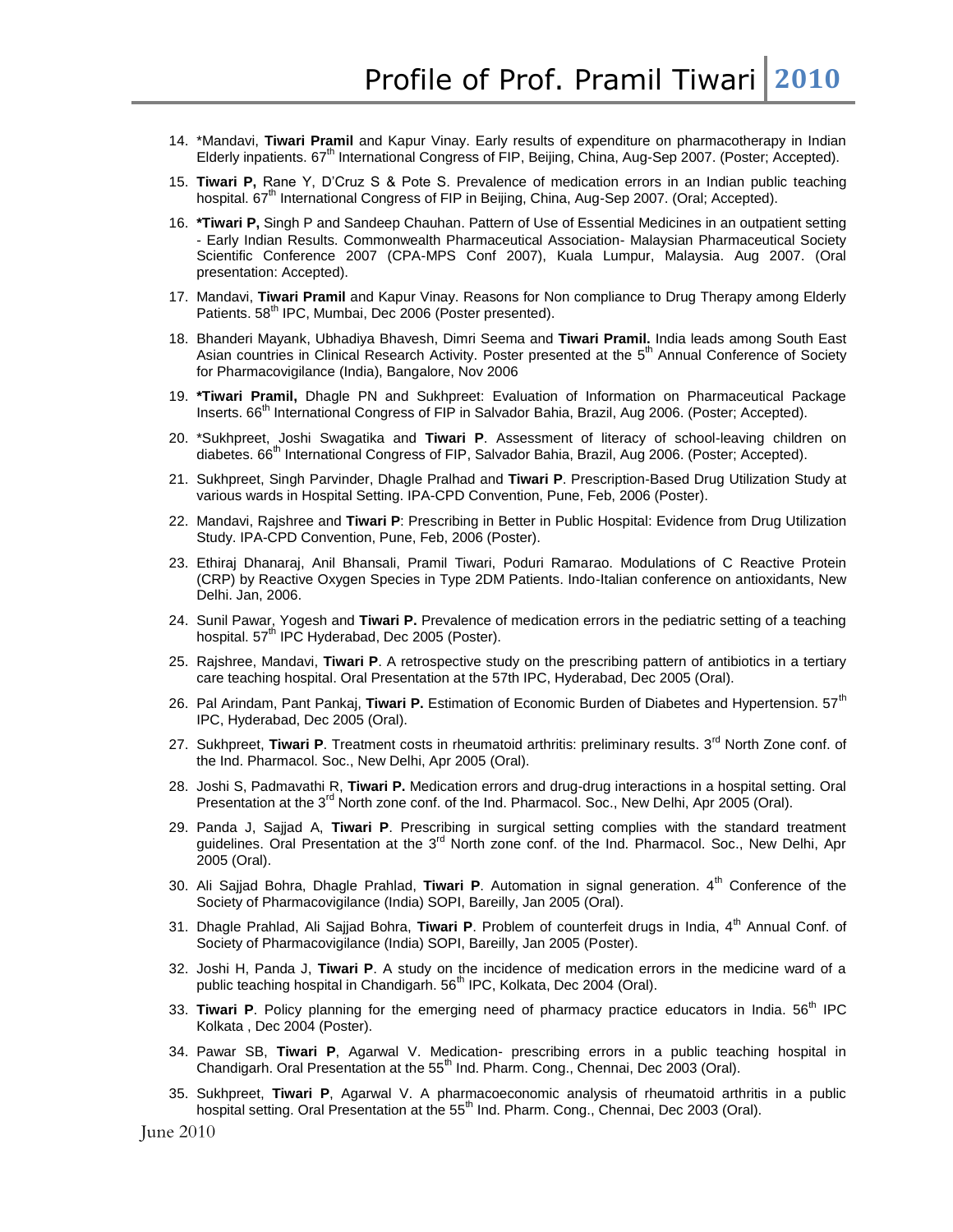36. Pawar Shrikrishna, **Tiwari P**, & Aggarwal Vikas. Potential drug-drug interactions in the medications of the inpatient at a public teaching hospital. 55<sup>th</sup> IPC Chennai, Dec 2003 (Poster).

## **I N V I T E D L E C T U R E S D E L I V E R E D**

- 1. *"Changing clinical outcomes through Pharmaceutical care"* at the AICTE sponsored Staff Development Programme, College of Pharmacy, Patti, Dec 12, 2009
- 2. *"Improving patient outcomes"* at the IPGA Annual conference, ISF coll pharm, Moga, Nov 7, 2009
- 3. *"Clinical Trial Documents"* at the Workshop on Clinical Trial Protocol Writing, NIPER, SAS Nagar, Aug 26, 2009
- 4. *"Clinical Informatics in Drug Discovery"* at the OSCADD-2009, IMTECH, Chandigarh, 26<sup>th</sup> March 2009
- 5. *"Pharmacy as a career option"* at the 45-day Industry-Academia interface program, Panjab University, June 18, 2009
- *6.* Keynote address *"Pharmacy & its relevance"* at the training programme for the employees of Dr. Reddy"s laboratory, June 18, 2009.
- 7. *"Approval Process for NCEs"* at IMTECH, Chandigarh, June 4, 2008
- 8. *"Know your pharmacist for your prescription medicines"* at the Chitkara college of Pharmacy, Rajpura, Nov 22, 2008
- *9. "Role of Clinical Pharmacy Services"* TTTI program for training of teachers from Pharmacy colleges, Jan 22, 2008.
- 10. *"Pharmacy Practice: Indian Reality"* at the 59<sup>th</sup> IPC, Varanasi, Dec 2007
- 11. *"Pharmacy Practice Education: An Indian experience"* at the 40<sup>th</sup> Annual conference of the Indian Pharmacological Society, NIPER, SAS Nagar, Nov 2, 2007
- *12. "Overview of clinical research process"* at the DBT-sponsored workshop, Jiwaji University, Gwalior, Aug 9, 2007
- *13. "Good Clinical Practices"* at the DBT-sponsored workshop, Jiwaji University, Gwalior, Aug 10, 2007
- *14. "Overview of Good Laboratory Practices"* at the DBT-sponsored workshop, Jiwaji University, Gwalior, Aug 10, 2007
- 15. *"Pharmacists & Self medication" at the Rajendra Institute of Technology & Science, Sirsa, Nov 25, 2006.*
- 16. *"NPW 2006 and the relevance of its theme"* at the Swami Vivekanand College of Pharmacy, Patiala, Nov 24, 2006.
- 17. *"ADRs and antibacterial use"* at the Infection Control Week 2006, Fortis Heart & Multispecialty Centre, Mohali. Nov 22, 2006.
- 18. *"Self medication – How safe?"* at the Deptt. of Pharm. Sci. & Drug Res., Punjabi University, Patiala, Nov 21, 2006
- 19. *"Self-Medication: How Safe? Ask your Pharmacist"* at the Chitkara College of Pharmacy, Patiala, Nov 20, 2006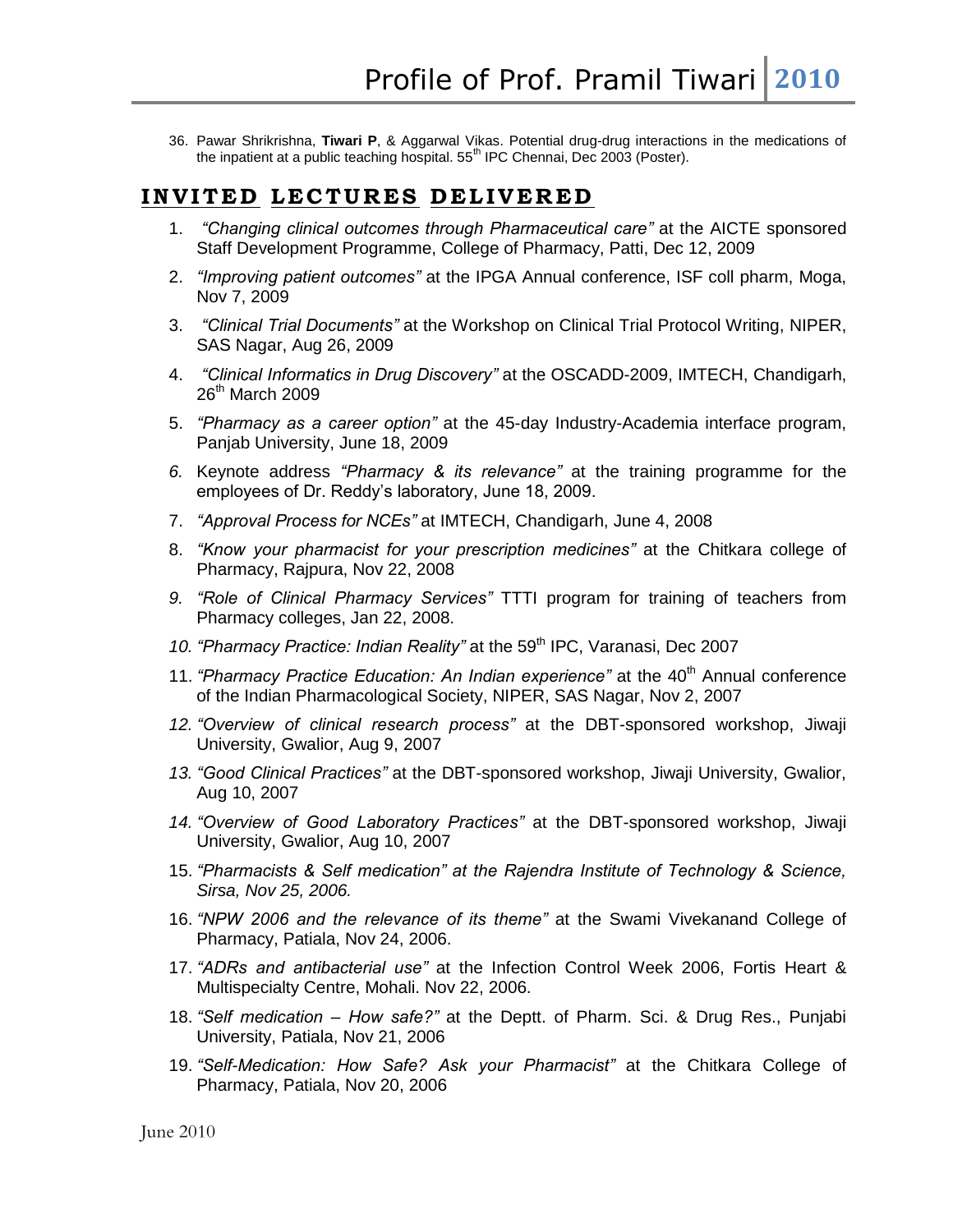- 20. *"Introduction to Profession of Pharmacy"* at the 45-day Industry-Academia interface program, Punjab University, Chandigarh, Jan 10, 2006.
- 21. *"Improving Medicines' Use in Communities"* at the National Consumer Day, Consumer Protection and Grievances Redressal Forum, Mohali, Dec 23, 2005.
- 22. *"Conducting a Phase I Clinical Trial"*, at the workshop on Clinical Research at the Dabur Dhanwantary Hospital, Chandigarh, Sept 17, 2005.
- 23. "Keynote address" on "*Rational Use of Drugs*", at the Workshop held on rational Use of Drugs convened by the Consumer Forum of Chandigarh, May 26, 2005.
- 24. *"Pharmacist and Pharmaceutical Care"* at the Symposium on Pharmaceutical Technology and Formulation Development, Banaras Hindu University, Varanasi, Mar 5-6, 2005.
- 25. *"Standard Operating Procedures in Medicine Information*", Workshop on Medicine Information, NIPER, Dec 16-17, 2004.
- 26. *"Rational Use of Drugs"* at the 3rd Annual Conference of Indian Hospital Pharmacists Association, New Delhi, Oct, 2004.
- 27. *"The Concept of Pharmacy Practice"* at the Pharmaceutical Society, Banaras Hindu University, Varanasi, Jan 1, 2004
- 28. *"Pharmacy Cost Containment in Hospitals*" during the Symposium on Health economics at the National Conference on "Hospital Administration–Recent Trends" (HART-2004), PGIMER, Chandigarh, Feb 21, 2004.
- 29. *"Pharmaceutical Care*" during the Refresher Course for Pharmaceutical Sciences at Guru Jambeshwar University, Hissar, Oct 18, 2003.
- 30. *"Pharmacy Practice"* at the one–week Training course for the Hospital Pharmacists of Himachal, NIPER, S.A.S. Nagar, Dec 18, 2002.
- 31. *"Pharmacological issues of commonly used medicines"* at the one–week Training course for the Hospital Pharmacists of Himachal, NIPER, S.A.S. Nagar, Dec 18, 2002.
- 32. *"Modalities for improved patient compliance"* at the one–week Training course for the Hospital Pharmacists of Himachal, NIPER, S.A.S. Nagar, Dec 18, 2002
- 33. *"Drug Use Study to Improve Access of the Medicines"* {Closing session of the National Pharmacy Week 2002) at the University Institute of Pharmaceutical Sciences, Panjab University, Chandigarh on Nov 22, 2002
- 34. *"Improving Access of Medicines through the Pharmacists*" {Inaugural Session of the National Pharmacy Week 2002) at NIPER, S.A.S. Nagar on Nov 17, 2002.
- 35. "Medication Errors and the Pharmacist" at the 1<sup>st</sup> Annual Conference of Indian Hospital Pharmacists Association, New Delhi, on Oct 27, 2002.